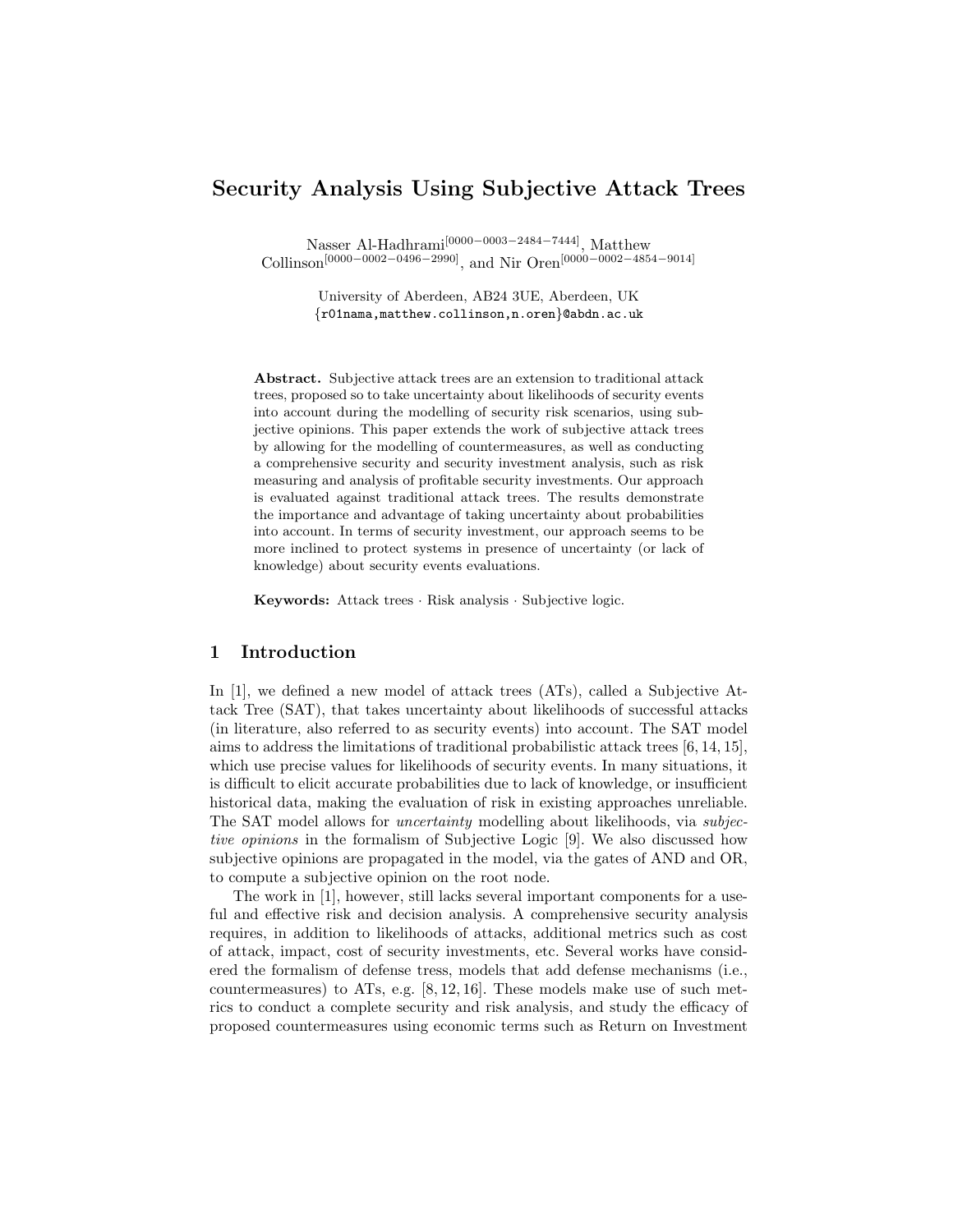(ROI) and Return on Attack (ROA) [2, 17]. Any security or security investment analysis makes use, as an essential component, of probabilistic values. Since likelihoods in the SAT model are subjective opinions, it is essential to discuss how security or security investment analysis is conducted, showing at the same time how to handle uncertainties in the model for an effective decision analysis.

In this paper, we extend the SAT model by allowing for the conducting of a comprehensive analysis of security (e.g., risk measuring) and security investment with ROI index to determine which countermeasures are more profitable. This paper thus makes the following contributions. (1) we discuss the adding of countermeasures to the SAT model, and how these countermeasures reduce risk in presence of uncertainty about probabilities. (2) we conduct security and decision analysis, including risk computation, and security investment analysis using ROI index. (3) we conduct an experimental evaluation that compares the security and investment analysis in SATs with the one in traditional ATs.

In Section 2, we give an overview of subjective logic, followed by an overview of the SAT model in Section 3. In Section 4, we discuss the adding of countermeasures to SAT model. In Section 5, we discuss security and security investment analysis in SATs. In Section 6, we demonstrate the usability of our approach in the context of security analysis using the scenario of DDoS attack. In Section 7, we evaluate our approach against traditional ATs. Finally, in Section 8, we conclude the paper, discussing prospects for future work.

# 2 Subjective Logic

Subjective logic [9] is a formalism for reasoning under uncertainty that extends probabilistic logic by allowing also for uncertainty degrees to be expressed about probability values, via subjective opinions. In subjective sogic [9], a subjective opinion represents the probability distribution of a random variable complemented by an *uncertainty* degree about the distribution. Let us assume a proposition X such as the workstation is compromised. The validity of X is uncertain in general, but we can assume there is a "ground truth" probability  $p_x$  that X is true, and  $p_{\bar{x}}$  (i.e.,  $1 - p_x$ ) that X is false. This makes X a binary random variable over the domain  $\mathbb{X} = \{x, \bar{x}\}\.$  Little amount of evidence supporting this proposition, or a lack of relevant knowledge, will affect giving the exact probabilities  $p_x$  and  $p_{\bar{x}}$ . As such, the analyst needs to give a subjective opinion about them, expressed in terms of beliefs and uncertainty.

A subjective opinion on a binary random variable  $X$ , called a *binomial opinion*, is a tuple  $\omega_X = \langle b_x, d_x, u_x, a_x \rangle$ , representing the *belief*, *disbelief* and *uncer*tainty that X is true at a given instance, and  $a_x$  is the prior probability (also called the base rate) that X is true in the absence of observations. A prior weight  $W > 0$  is defined indicating the strength of the prior assumption. An opinion's parameters must satisfy: a)  $b_x, d_x, u_x, a_x \in [0, 1]$ , and b)  $b_x + d_x + u_x = 1$ . For a given binomial opinion  $\omega_X$ , the corresponding projected probability distribution  $\mathbf{P}(x): x \to [0,1]$  is determined as  $\mathbf{P}(x) = b_x + a_x \cdot u_x$ , where  $\mathbf{P}(x)$  represents the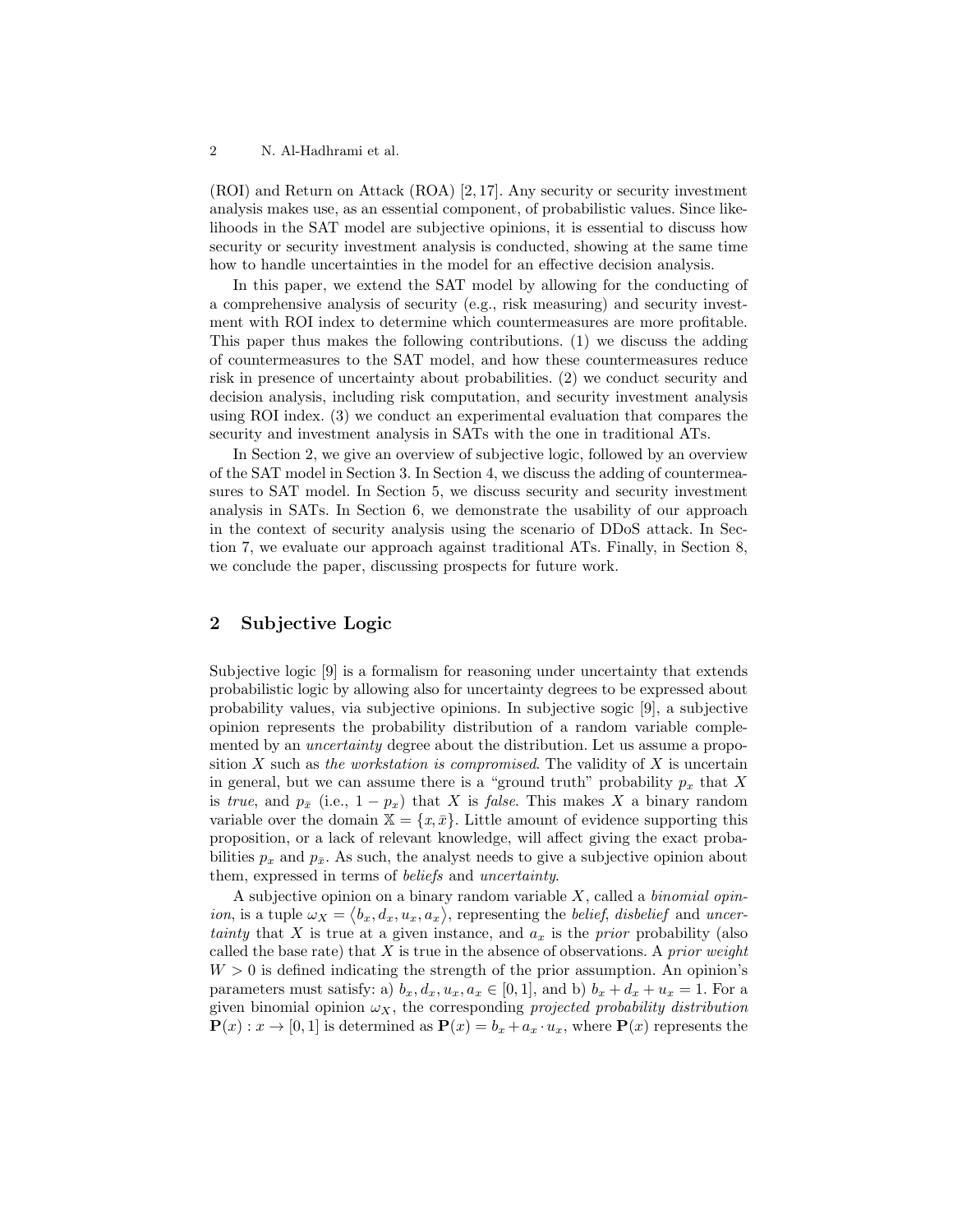probability estimation of x which varies from the base rate value, in the case of complete ignorance  $(u_x = 1)$ , to the actual probability in case that  $u_x = 0$ .

A binomial opinion translates directly into a Beta distribution. The value of a Beta-distributed random variable X is determined from  $N_{ins}$  independent observations. Let  $n_x, n_{\bar{x}}$  be the total number of observations supporting  $X = x$ and  $X = \bar{x}$  respectively. Then the Beta parameters  $\alpha_X = \langle n_x + W a_x, n_{\bar{x}} + W (1 (a_x)$ , where  $a_x$  is the prior assumption, and W is a prior weight indicating the strength of the prior assumption. Unless specified otherwise, we assume  $a_x = 0.5$ , and  $W = 2$ , yielding a uniform distribution for the prior assumption.

Given a subjective opinion  $\omega_X = \langle b_x, d_x, u_x, a_x \rangle$ , we compute the corresponding Beta parameters  $\alpha_X = \langle \alpha_x, \alpha_{\bar{x}} \rangle$  as  $\alpha_X = \langle \frac{W}{u_x} b_x + W a_x, \frac{W}{u_x} dx +$  $W(1-a_x)$ . Conversely, given Beta parameters  $\alpha_X = \langle \alpha_x, \alpha_{\bar{x}} \rangle$ , a transfor- $\left\langle \frac{\alpha_x-Wa_x}{S_X}, \frac{\alpha_{\bar{x}}-W(1-a_x)}{S_X} \right\rangle$ mation from the Beta distribution to a subjective opinion is given as  $\omega_X$  =  $\frac{W(1-a_x)}{S_X}, \frac{W}{S_X}, a_x$ , where  $S_X$  is the *Dirichlet strength* of the beta distribution. Equations for computing the Dirichlet strength, mean, and variance directly from a subjective opinion are discussed in [4].

## 3 An Overview of Subjective Attack Trees

A Subjective Attack Tree (SAT) [1] is an extension to traditional attack trees, proposed so to take uncertainty about likelihoods of security events into account during the modelling of security risk scenarios, via subjective opinions. Fig 1 shows an example SAT with three possible paths (ways) an attacker can choose to achieve their main goal (MG). These paths begin by the execution of the following security events:  $(SE_1$  and  $SE_2$ ),  $SE_3$ , and  $(SE_4$  and  $SE_5)$ . Taking the first path with security events  $SE_1$  and  $SE_2$  as an example, the subjective opinions on them, respectively, are denoted by  $\omega_{SE_1}$  and  $\omega_{SE_2}$ . The subjective opinion on sub-goal 1  $(\omega_{SG_1})$  is computed from the *conjunction* of  $\omega_{SE_1}$  and  $\omega_{SE_2}$ , and the subjective opinion on the main goal  $(\omega_{MG})$  is computed from the *disjunction* of  $\omega_{SG_1}$  and  $\omega_{SG_2}$ . The subjective opinion on MG represents the *belief* that an attacker can successfully achieve their main goal, the *disbelief* that an attacker can successfully achieve their main goal, and the *uncertainty* degree about the distribution of these belief and disbelief masses.

In SAT model, subjective opinions are propagated through AND gate using the conjunction operator of subjective logic [9], and the disjunction operator in case of OR gate. Fig 2 (b) shows an example computation of a subjective opinion on event Z via OR gate.

## 4 Adding Countermeasures to SATs

The SAT model does not take into account defense mechanisms that can be implemented by the defending organization and the costs sustained for security investments. We discuss the adding of countermeasures to the SAT model with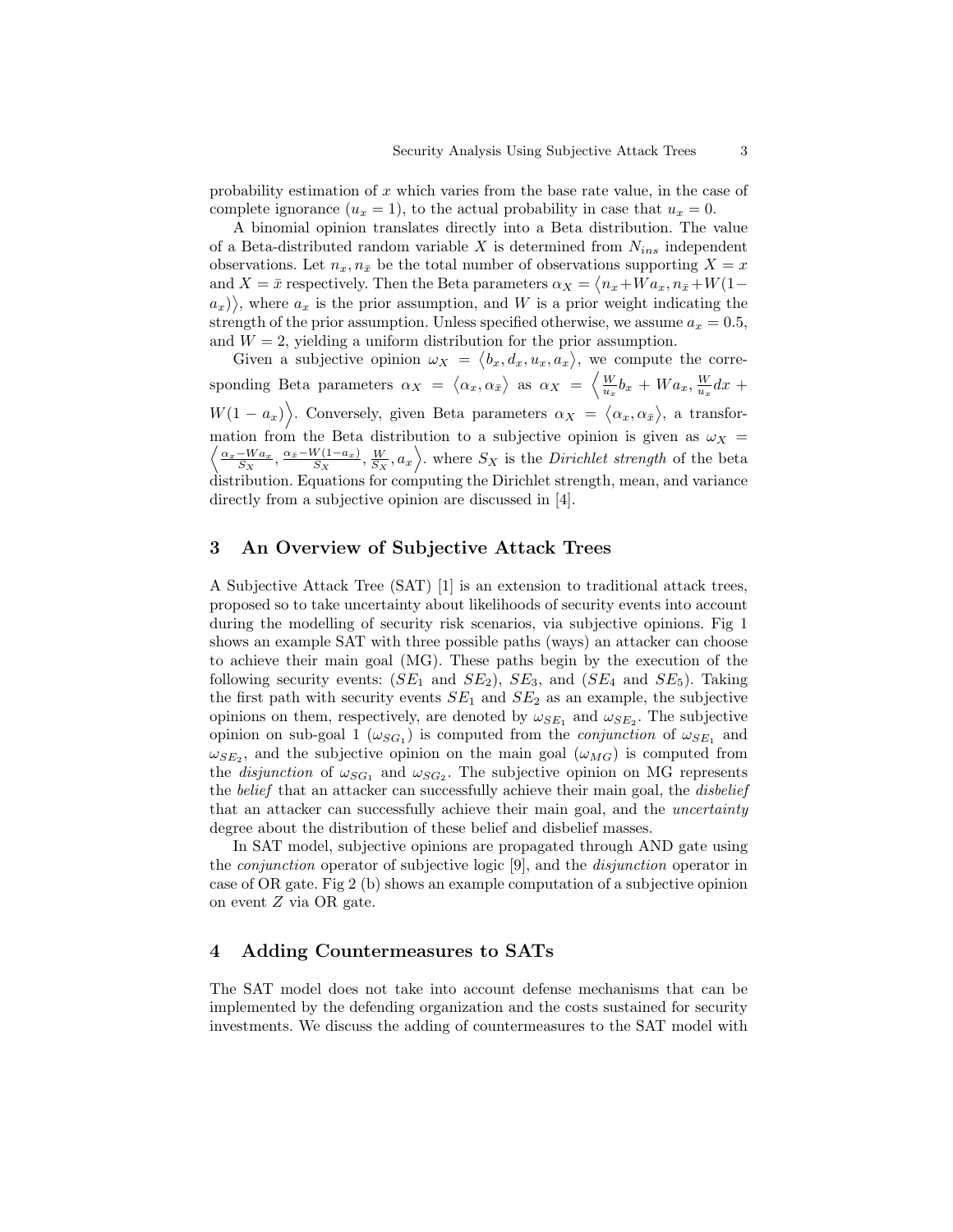

Fig. 1: A Subjective Attack Tree (SAT) model.



Fig. 2: Computing an opinion on event Z via (a) AND gate, and (b) OR gate.

the aim to reduce risk (i.e., likelihood of successful attacks). Countermeasures in our approach can be placed at any node in the tree as per the approach in [16]. Adding countermeasures to ATs models in general is aimed to minimise the likelihood of attacks. In the SAT model, the likelihoods are subjective opinions, so we discuss how these opinions are affected when adding countermeasures.

Each added countermeasure should be associated a value representing the effectiveness of the countermeasures in reducing risk. In most existing approaches, the effectiveness value of a countermeasure is expressed as a percentage, and the likelihood of an attack in presence of the countermeasure is then calculated by multiplying the likelihood value with the given percentage for the countermeasure's effectiveness. However, when there is uncertainty about the likelihood (as in SATs), the calculation would differ. In SATs, adding a countermeasure does not reduce the uncertainty about the likelihood of an event, but the belief mass and base rate. Therefore, the effectiveness value will affect only the belief mass and base rate while maintaining the same uncertainty value. The disbelief mass is calculated by subtracting the total value of the resulting new belief mass and uncertainty from one. Formally, assuming  $\omega_{SE} = \langle b_{se}, d_{se}, u_{se}, a_{se} \rangle$  is the subjective opinion about a security event SE, C a potential countermeasure to reduce risk, and CE the countermeasure effectiveness. We compute the opinion about SE with countermeasure C, denoted by  $\omega'_{SE} = \langle b'_{se}, d'_{se}, u'_{se}, a'_{se} \rangle$ , as follows

- 1.  $b'_{se} = b_{se} \times (1 CE)$ 2.  $a_{se}^{\prime^c} = a_{se} \times (1 - CE)$
- 3.  $u_{se} = u_{se}$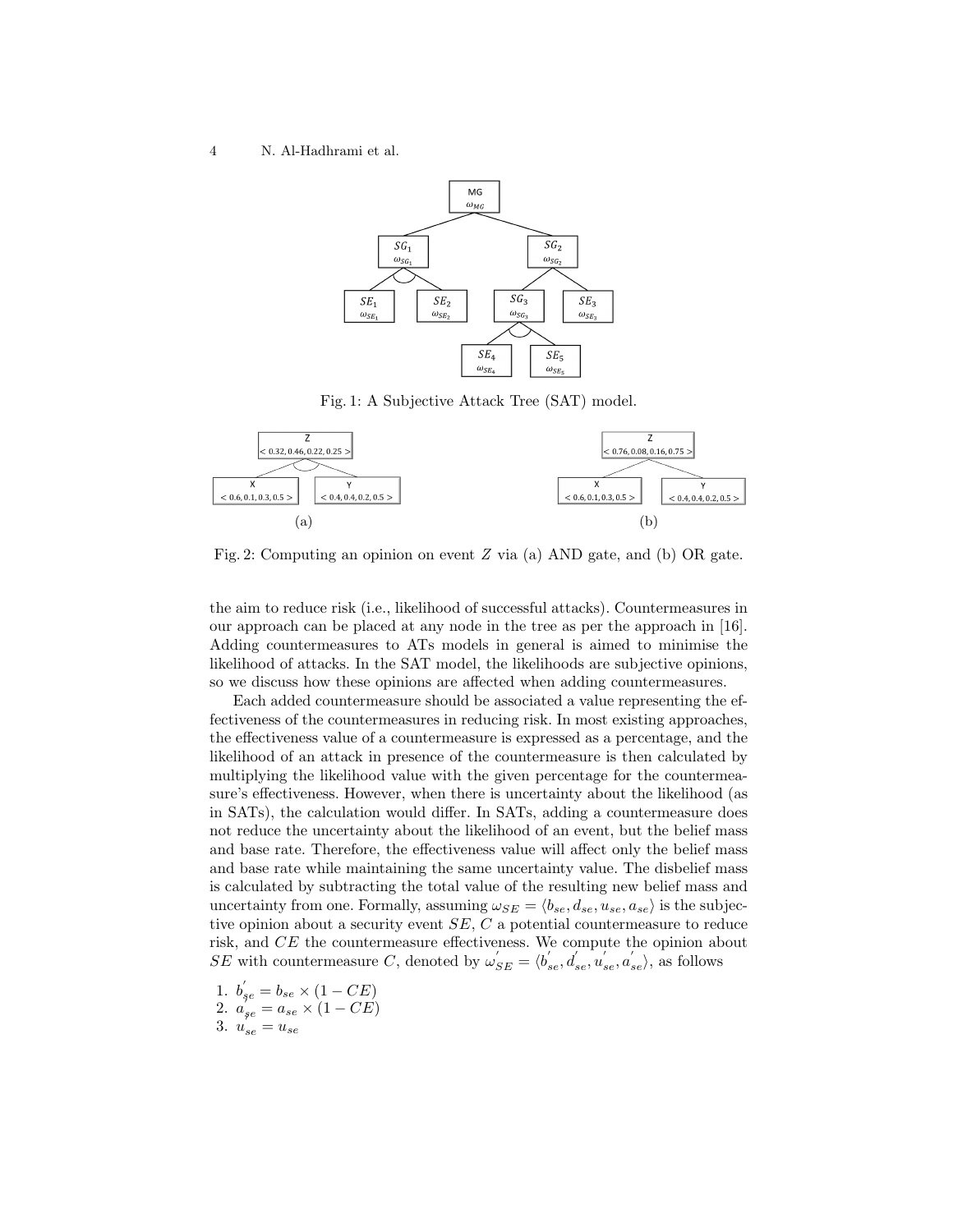4. 
$$
d'_{se} = 1 - (b'_{se} + u'_{se})
$$

Fig 3 shows an example SAT model with two applied countermeasures (ovals), and how they reduce risk according to the above discussion.



Fig. 3: A SAT model with two countermeasures (ovals), showing how they reduce likelihoods (i.e., opinions) on the leaves, and subsequently on the root node.

## 5 Security Analysis in SATs

### 5.1 Risk Computation

In the context of risk analysis, risk is typically computed using the well-known formula risk = probability  $\times$  impact. In ATs, the computation of risk is often done at the root node (i.e., risk caused by the successful achievement of the attacker's goal). In SATs, we deal with subjective opinions rather than probabilities, and so the risk calculation is different. Risk calculation in SATs depends basically on how the impact value was represented. In literature , most existing approaches represent impact as single values within the interval [0, 1], and very rare is represented as a beta distribution, e.g., [13] for characterizing earthquake damage. In this paper, we demonstrate how risk is computed in case that the impact is a single value and in case is given as a beta distribution.

In contrast to the traditional one, risk calculation in our approach results in a distribution of risk (loss) values in the form of a beta distribution. This is because that there is an uncertainty distribution about the likelihood, expressed in subjective opinions, and these opinions, as discussed in Section 2, have oneto-one correspondence to beta distributions. The loss distribution is therefore a beta distribution, provided that the impact value belongs to the interval [0, 1].

Risk computation with a single value of impact: when the impact is given as a single value within the interval [0, 1], risk is calculated as follows. First, we multiply the projected probability of the subjective opinion (see Eq 2) with the impact value to obtain the mean of risk,  $R_u$ . Second, we compute the Dirichlet strength of the subjective opinion (see [4]), as this would represent also the Dirichlet strength of risk  $S_R$ . Having  $R_\mu$  and  $S_R$ , we can compute the Beta parameters of risk as follows:  $\alpha = \langle R_{\mu}.S_R,(1 - R_{\mu}).S_R \rangle$ .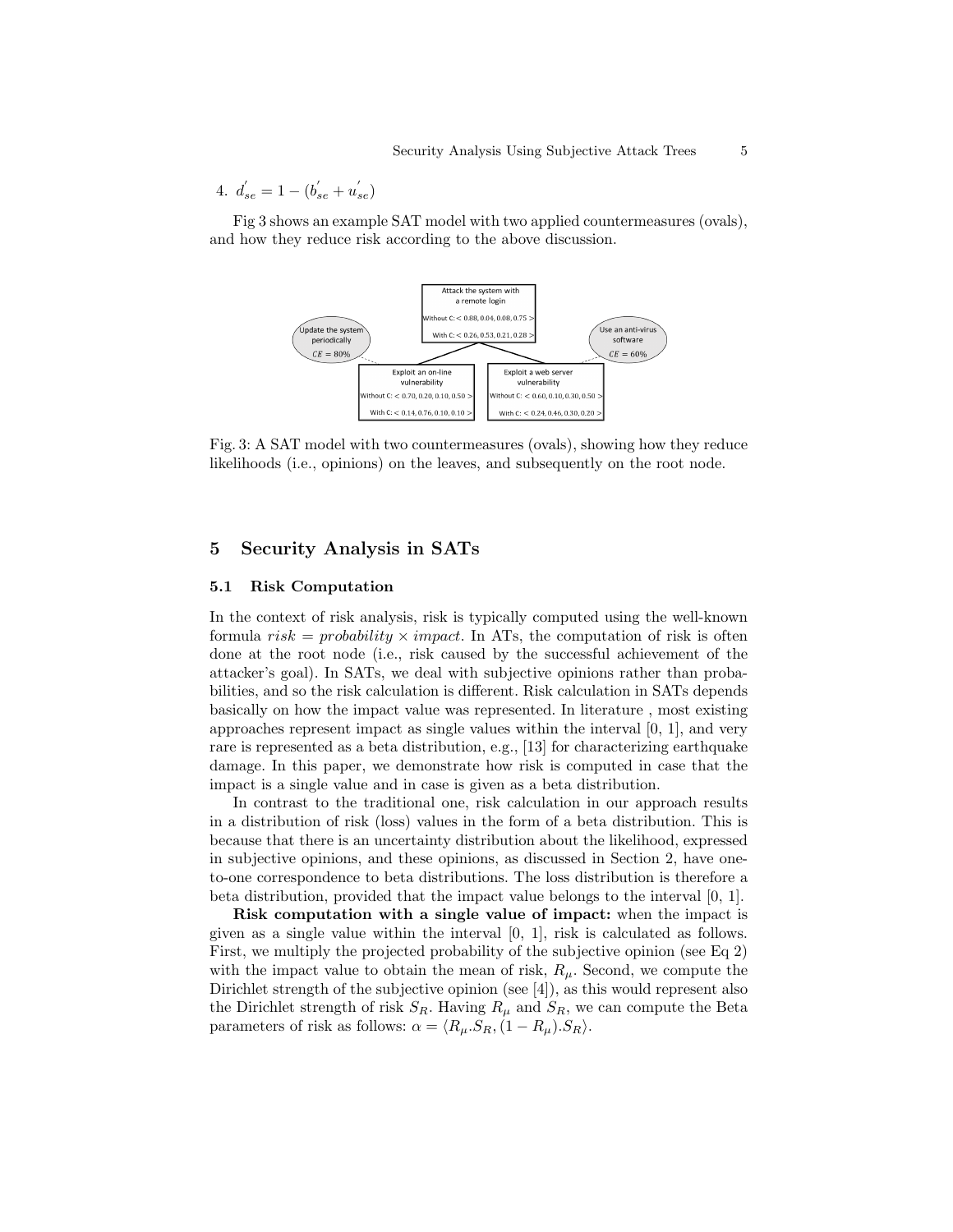**Example 1.** Suppose the subjective opinion about security event  $SE$  is  $\omega_{SE}$  $(0.6, 0.2, 0.2, 0.5)$ , and the impact is 0.4. The mean of risk  $R_{\mu} = 0.7 \times 0.4 = 0.28$ , where 0.7 is the projected probability of  $\omega_{SE}$ . The Dirichlet strength of  $\omega_{SE}$  is 10, and so  $S_R = 10$ . Accordingly,  $\alpha = (0.28 \times 10, (1 - 0.28) \times 10) = (2.8, 7.2)$ . The beta distribution of risk in this example is shown in Fig 4 (a).

Risk computation with a beta distribution representation of impact: when the impact is given as a beta distribution, we compute risk as follows:

- 1. we translate the given subjective opinion into the corresponding beta distribution, and then compute its mean and variance.
- 2. we compute the mean and variance of the impact from the given beta parameters of the impact distribution.
- 3. we use the product operator of independent Beta-distributed random variables (see [4]) to compute the mean and variance of risk.
- 4. we use these mean and variance of risk to compute its beta parameters.

**Example 2.** Suppose an opinion about event SE is  $\omega_{SE} = \langle 0.9, 0.0, 0.1, 0.5 \rangle$ . Suppose also the impact  $I$  is represented as a beta distribution with shape parameters  $\alpha = \langle 18, 4 \rangle$ . The risk distribution is then obtained by first computing the mean and variance of both the likelihood  $(\omega_{SE})$  and impact distributions. This yields  $\mu_{SE} = 0.95, \sigma_{SE}^2 = 0.00226, \mu_I = 0.75, \text{ and } \sigma_I^2 = 0.0075.$  Using the product operator [4], we obtain the mean and variance of risk R as  $\mu_R = 0.7125$ and  $\sigma_R^2 = 0.0.00805$ . Using these values, we obtain beta parameters for risk as  $\alpha = \langle 17.41, 7.03 \rangle$ . The risk distribution is shown in Fig 4 (b).



Fig. 4: The beta distributions of loss (risk) in (a) Example 1 and (b) Example 2, where "0" indicates no risk and "1" the risk is catastrophic.

Since both representation of impact (the single value and beta distribution representation) yields a beta distribution for risk, for simplicity, in the rest of the paper, we model impact as single values. Our approach of decision analysis takes into account the uncertainty about a likelihood or about risk, so we discuss in the next section, how we deal with uncertainty for risk and decision analysis.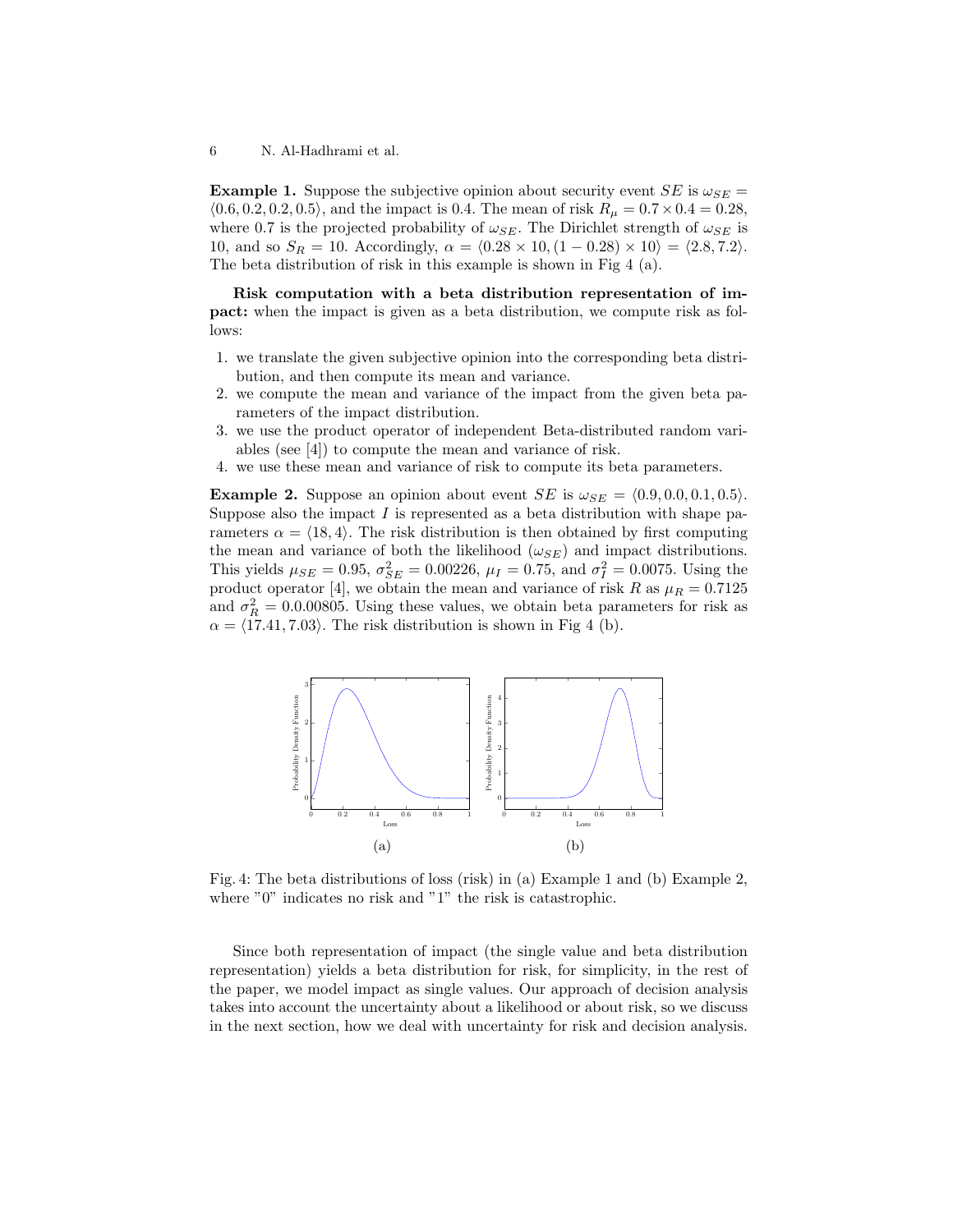## 5.2 Dealing with Uncertainty for Decision Analysis

In our approach, metrics such as likelihood and risk are defined as beta distributions (given that subjective opinions, for likelihoods, can be translated into the corresponding beta distributions) rather than single values. For decision analysis, it is important to handle the uncertainty in such metrics, as we will see in the next section. We discuss in this section two possible approaches to reason about risk (or likelihood) in presence of uncertainty. These approaches are (1) reasoning with the most expected value, and (2) reasoning with best and worst-case scenarios via confidence intervals.

Approach 1: Reasoning with the Most Expected Value: In this approach, security managers use the most expected value about a likelihood (or risk) for decision-making. In case of likelihood, the most expected value is the projected probability of the subjective opinion, and it is the mean in case of the risk distribution. This approach yields a single value of risk, and therefore the decision analysis would be similar to the traditional approaches of risk assessment, except that in our approach the uncertainty value is taken into account when computing the most expected value.

Approach 2: Reasoning with Confidence Intervals for Best and Worst-Case Scenarios: In this approach, risk is represented by a range of possible values, determined by lower and upper bounds with a given confidence level, rather than single values, allowing for best- and worst-case scenarios to be considered. In literature, several approaches exist to compute confidence intervals of a beta distribution, e.g., [5, 10]. A simple approach is the one discussed in [11], wherein the lower bound of the confidence interval is determined as  $1 - BETAINV(1 - \alpha/2, n - k + 1, k)$ , and the upper bound as  $BETAINV(1-\alpha/2, k+1, n-k)$ , where  $\alpha$  is the level of statistical significance, k the number of events observed, and n the sample size.  $BETAINV()$  is the cumulative distribution function of a beta distribution. The lower and upper bounds calculated from these two equations will determine the range of possible values that the risk value is likely to be within.

### 5.3 Analysing Security Investment: ROI Analysis

Return on investment (ROI) ([17]) is an economic metric that is widely used to measure the profit obtained by the implementation of a specific countermeasure  $CM_i$  (thereby evaluating the efficacy of an investment or comparing the efficacy of a number of different investments). ROI directly measures the amount of return on a particular investment, relative to the investment's cost. According to [17], ROI for a security investment is defined as

$$
ROI = \frac{(Risk exposure \times \%Risk mitigated) - Investment cost}{Investment cost}
$$
 (1)

In AT models, *risk exposure* represents risk at the root node. Since countermeasures do not affect impact value directly (the impact value at the root node is the same apart from whether there were countermeasures applied or not), but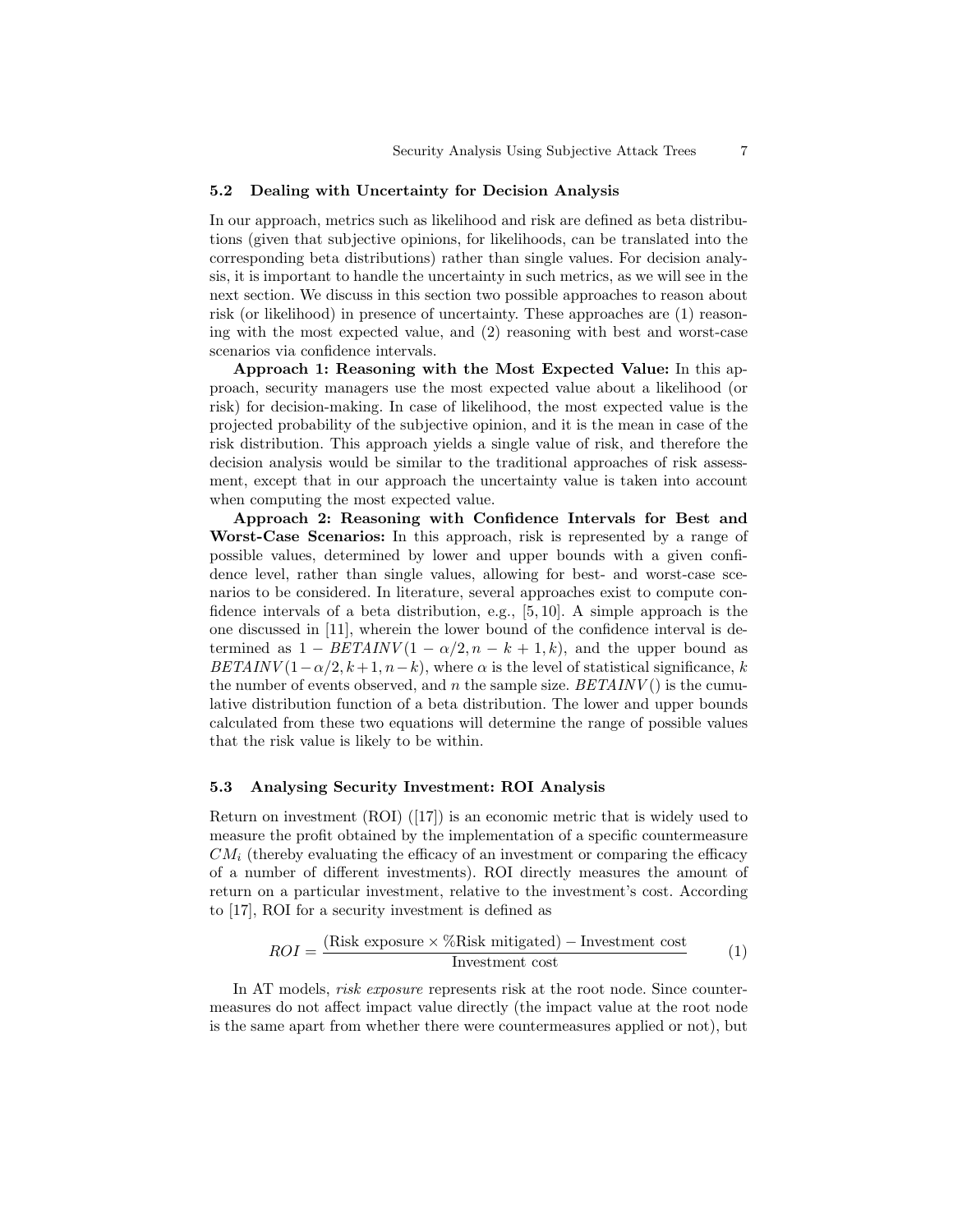rather the likelihood of an event occurrence [16], we may consider risk exposure as the *likelihood* (in SAT, the *subjective opinion*) about the goal (i.e., the top event) when we come to compute ROI.  $\%$  Risk mitigated is the amount of the percentage risk mitigated as a result of applying a specific countermeasure. Unlike traditional probabilistic values, it is difficult to calculate directly such a percentage because the uncertainty value and base rate at the root node might change when applying a countermeasure to the model. Therefore, we have first to resolve uncertainty in the subjective opinions, using one of the approaches discussed in Section 5.2, to be able to compute the percentage risk mitigated, and use this percentage in the above ROI formula.

As an example, suppose the subjective opinion at the root node without countermeasure  $CM_i$  is  $\omega_{goal\_without\_CM_i} = (0.65, 0.15, 0.20, 0.85)$  and with the countermeasure is  $\omega_{goal_{-with-CM_i}} = (0.42, 0.25, 0.33, 0.72)$ . Suppose also we want to reason about risk using the most likely value, i.e., the projected probability of each subjective opinion. The projected probability of  $\omega_{goal\_without-CM_i}$  is 0.82, and it is 0.66 for  $\omega_{goal-with-CM_i}$ . The percentage risk mitigated is then calculated as  $1 - \frac{0.66}{0.82} \times 100 = \%19.5$ . For abbreviation,, we denote such a calculation for risk mitigated by RM.

Investment cost is the cost of the applied countermeasure. Based on the above discussion, we re-define ROI for a countermeasure  $CM_i$  as

$$
ROI_{CM_i} = \frac{(R_{sys} \times \%RM) - C_{CM_i}}{C_{CM_i}} \tag{2}
$$

where  $R_{sus}$  is the system risk, i.e., the opinion on the root node  $\omega_{goal}$ , with an uncertainty treated according to the approaches in Section 5.2. In other words,  $R_{sus}$ can take any of the following values: the projected probability of  $\omega_{goal}$ , the lower bound of the desired confidence interval, or its upper bound. A countermeasure  $CM_i$  is only profitable if  $(R_{sys} \times \%RM) > C_{CM_i}$ , and this is satisfied when the risk value is withing the scale of  $[0, 100]$  rather than  $[0, 1]$   $([3])$ . Therefore, we calculate risk as  $R_{sys} \times 100$ . If ROI is zero or a negative number, the investment is not profitable. Otherwise, it is financially justified, and so the higher value of ROI the higher desired an investment. Suppose in the given example above, the cost for implementing  $CM_i$  is \$20.  $ROI_{CM_i}$  is then  $(82 \times 0.195) - 20)/20 = -0.2$ . Since ROI is negative, the countermeasure is not profitable.

# 6 An Illustrative Example

To demonstrate the usability of our approach in security analysis, we use the example of DDoS attack discussed in [7] as a case study. To simplify the example, we show only portions of the complete scenario for implementing DDoS attack as depicted in Fig 5. The effectiveness of each countermeasure is shown in Fig 5, and their costs of implementation (in \$) are given as follows:  $C(CM_1) = 10$ ,  $C(CM_2) = 20, C(CM_3) = 15,$  and  $C(CM_4) = 20.$ 

Further, the model shows the impact values (below the subjective opinions). The propagation of impact values follows the approach in [15]. In case of OR gate,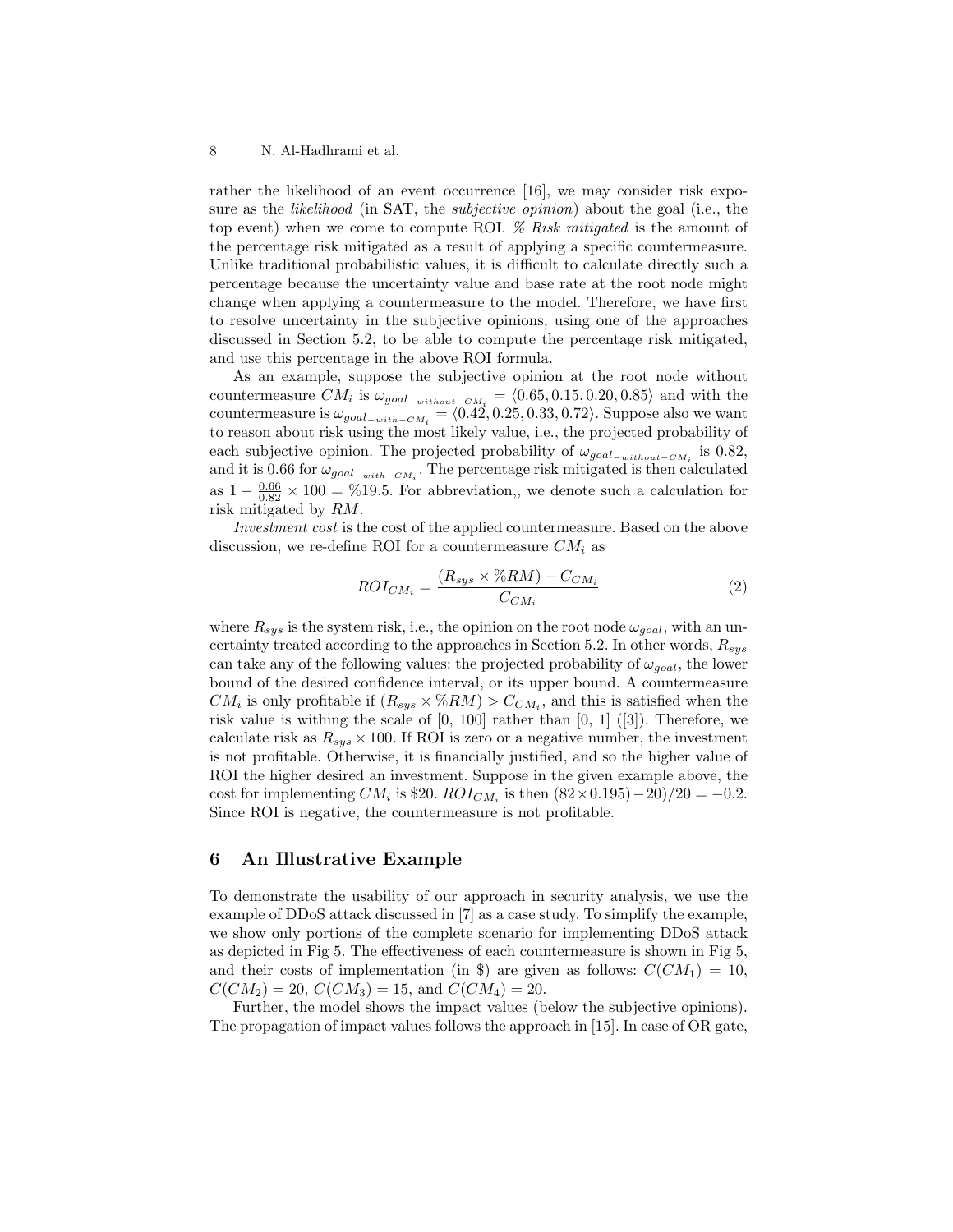we choose to propagate the maximum value of impact to consider the worst-case scenario in calculating the impact at the root node. We do so because the analyst has to be prepared for the worst possible consequence (i.e., the attack with maximum impact) and because the attacker's capabilities and preferences cannot be known in advance. In case of AND gate, the impact values are propagated in the model according to formula defined in [8]. However, since our impact scale is [0, 1] and not [1, 10], we redefine the propagation rule of impact values as follows  $1 - \prod_{i=1}^{n} (1 - I_{A_i})$ , where *n* is the number of children nodes.



Fig. 5: The SAT model with countermeasures (ovals) for the DDoS attack scenario. The values below the subjective opinions are the impact values.

| Table 1: The subjective opinion on the root node, risk mitigated, and ROI for |  |
|-------------------------------------------------------------------------------|--|
| each countermeasure in the DDoS attack scenario.                              |  |

| Applied countermeasure | Subjective opinion on goal | Risk mitigated | ROI     |
|------------------------|----------------------------|----------------|---------|
| $CM_1$                 | (0.56, 0.13, 0.31, 0.72)   | 18\%           | 0.70    |
| CM <sub>2</sub>        | (0.67, 0.09, 0.24, 0.81)   | 09%            | $-0.57$ |
| $CM_3$                 | (0.61, 0.14, 0.25, 0.74)   | 16%            | 0.01    |
| CM <sub>4</sub>        | (0.68, 0.04, 0.28, 0.84)   | 03%            | $-0.85$ |

The subjective opinion about DDoS attack is  $(0.75, 0.03, 0.22, 0.89)$ , and the impact is 0.952. Therefore, the risk is a beta distribution with parameters  $\alpha =$  $(8.19, 1)$ . The mean of risk is 0.9, representing the most likely value of risk. The 95% confidence interval of the risk distribution is [0.833, 0.967], representing the lowest and highest possible values. Security managers, unlike in traditional risk assessment approaches, can use these values to reason about risk and make decisions as per their risk attitudes.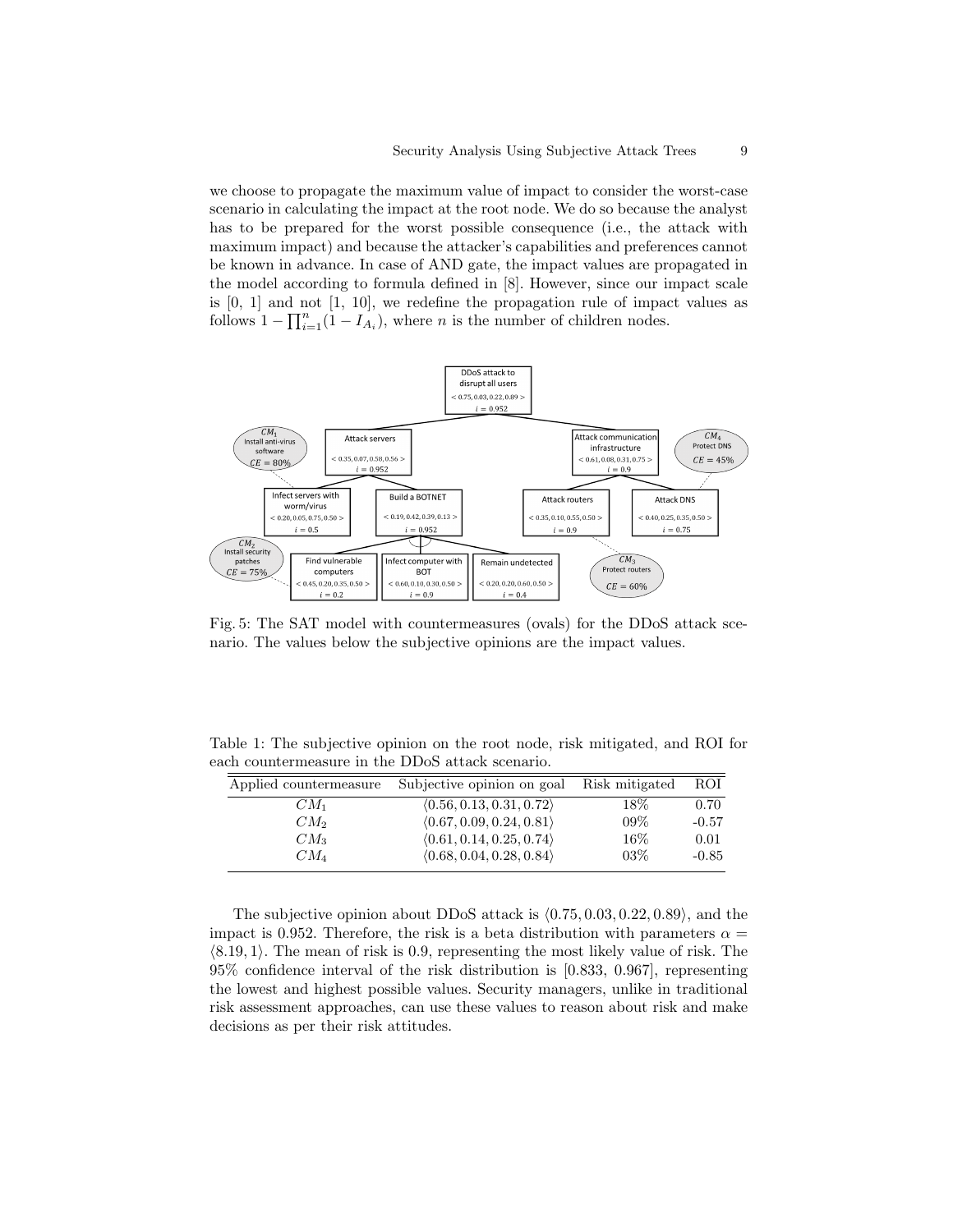We now turn our attention to the analysis of security investment, using ROI index. Applying each countermeasure would result in a reduction in the subjective opinion about the top event, i.e.,  $\omega_{goal}$ . Table 1 shows the subjective opinion about DDoS attack when applying each countermeasure, and the percentage risk mitigated after resolving uncertainty about the subjective opinions using the most likely value approach. Using Eq 2, we obtain ROI for each countermeasure as shown in Table 1. As appear, two countermeasures,  $CM<sub>2</sub>$  and  $CM<sub>4</sub>$ , since their ROI are negative numbers, should be excluded. The only two countermeasures that are profitable are  $CM_1$  and  $CM_3$ , and  $CM_1$  is more profitable than  $CM_3$ . However, ROI for  $CM_3$  approaches from zero, and so it does not seem to be significantly financially justified. As a result, the security manager may think of applying  $CM_1$  (install anti-virus software) as a possible security solution against the DDoS attack.

## 7 Experimental Evaluation

We use the SAT model in Fig 6 as an example model to conduct an evaluation of our approach against traditional ATs in terms of security and security investment analysis. The model contains two countermeasures  $CM_1$  and  $CM_2$ applied to the security events  $SE_1$  and  $SE_2$ , respectively. The subjective opinions about the four security events were established so as to contain relatively high uncertainty values. Propagating these opinions led to also a relatively high uncertainty (0.38) about the likelihood on the root node. The uncertainty values



Fig. 6: A SAT model with two countermeasures. The values below the subjective opinions are impact values.

in the opinions lead to several different underlying probability values in contrast to a 0 uncertainty. For example, the probabilities of 0.75, 0.6, and 0.55 might represent possible truth values for the opinion about  $SE_4$  ( $\langle 0.40, 0.25, 0.35, 0, 50 \rangle$ ). In this example, the uncertainty value has affected only the belief mass of the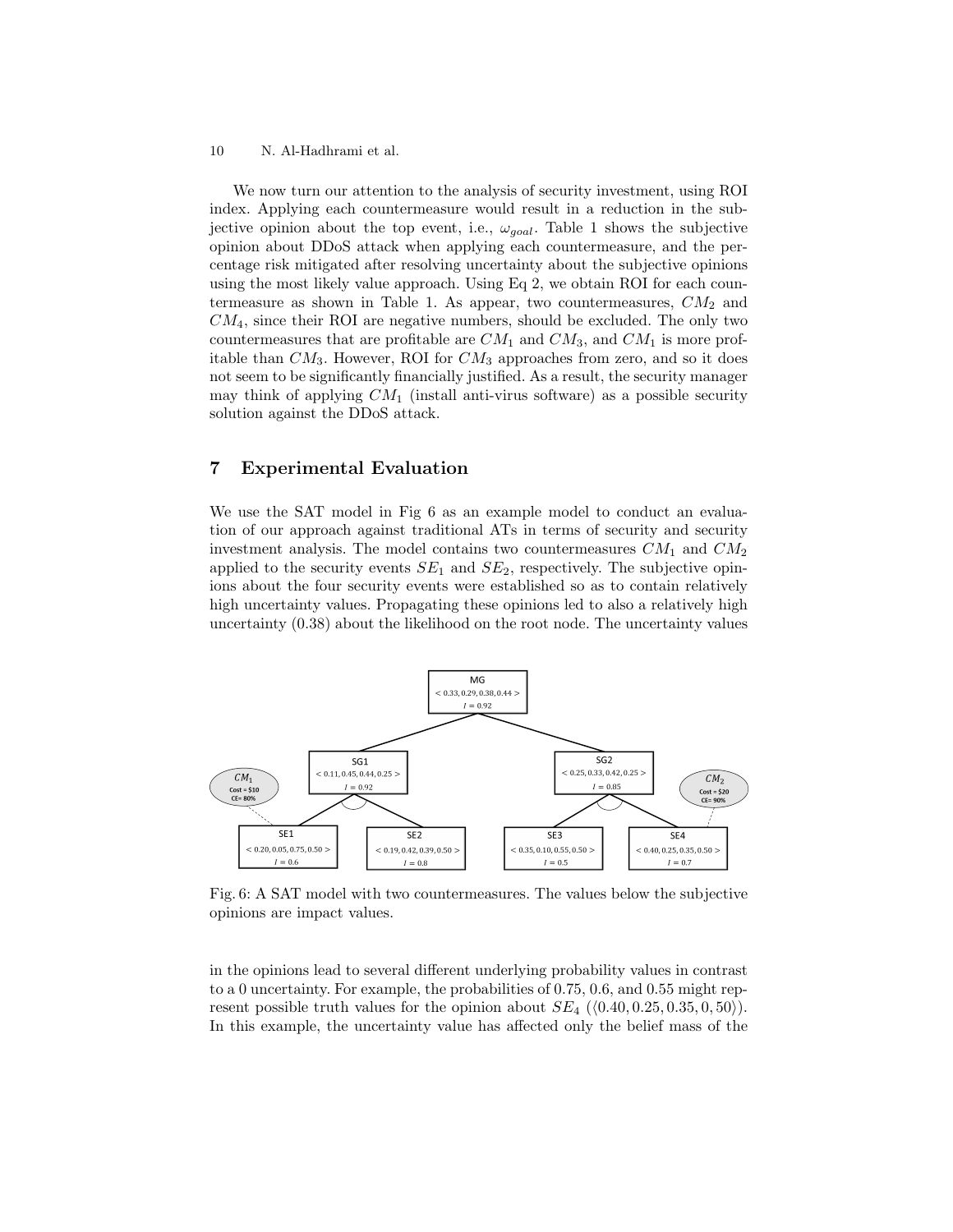probability distribution of 0.75, affected only the disbelief mass of the probability distribution of 0.6, and affected both the belief and disbelief masses of the probability distributions of 0.55. Based on such a discussion, we generated probability values for the four security events (assuming they represent truth values) as follows:  $Prob(SE_1) = 0.3, Prob(SE_2) = 0.25, Prob(SE_3) = 0.4, and$  $Prob(SE_4) = 0.45$ . Accordingly, the probability at the root node is 0.24.

First, we began by comparing the risk outcomes from the SAT model of Fig 6 with the risk obtained from applying traditional risk analysis using the above set of probabilities. In case of the SAT model, the risk obtained is a beta distribution with parameters  $\alpha = \langle 4.6, 5.4 \rangle$  and mean 0.46. The 95% confidence interval of the risk distribution is [0.39, 0.52]. In case of the AT approach, the risk obtained is the single value 0.24. Suppose the security manager would only protect the system against the attack if the risk is greater than 0.45. It is evident that in case of the AT approach, the system would not be protected. In case of the SAT model, there are cases in which the security manager would choose to protect the system. If they rely on the most likely value (the mean of risk), or if the are too pessimistic and wish to consider the worst case scenario (via the upper bound of the confidence interval), they will go for protecting the system, since both values are greater than the defined threshold value. However, the decision would be the same as in the AT approach if they are optimistic and wish to consider the best case scenario (via the lower bound of the confidence interval).

Table 2: The projected probability of each subjective opinion about the attack with and without countermeasures and their 95% confidence interval.

| Subjective opinion on attack | Projected probability | 95\% Confidence interval |
|------------------------------|-----------------------|--------------------------|
| (0.33, 0.09, 0.38, 0.44)     | 0.5                   | [0.29, 0.71]             |
| (0.27, 0.32, 0.41, 0.26)     | 0.37                  | [0.12, 0.61]             |
| (0.14, 0.44, 0.42, 0.27)     | 0.25                  | [0.03, 0.47]             |

Next, we evaluated security investments (with ROI index) using the two approaches. In the SAT model, the subjective opinion about the attack without countermeasures is  $\langle 0.33, 0.09, 0.38, 0.44 \rangle$ . When applying each of  $CM_1$  and  $CM_2$ to the model, the resulting subjective opinions are  $(0.27, 0.32, 0.41, 0.26)$  and  $(0.14, 0.44, 0.42, 0.27)$ , respectively. The projected probability of each subjective opinion and their 95% confidence intervals are given in Table 2. Using these information and cost of each countermeasure, we considered three scenarios to compute ROI for each countermeasure: (1) the most likely scenario (based on the projected probability), (2) the worst-case scenario (based on the lower bound of the confidence interval), and (3) the best-case scenario (based on the upper bound of the confidence interval). We denote the ROI calculated from the first scenario by  $ROI_{\mu}$ , and by  $ROI_{lower}$  and  $ROI_{upper}$  for the other two scenarios, respectively. The ROI values obtained for each countermeasure are all positives (except in one case) as shown in Table 3.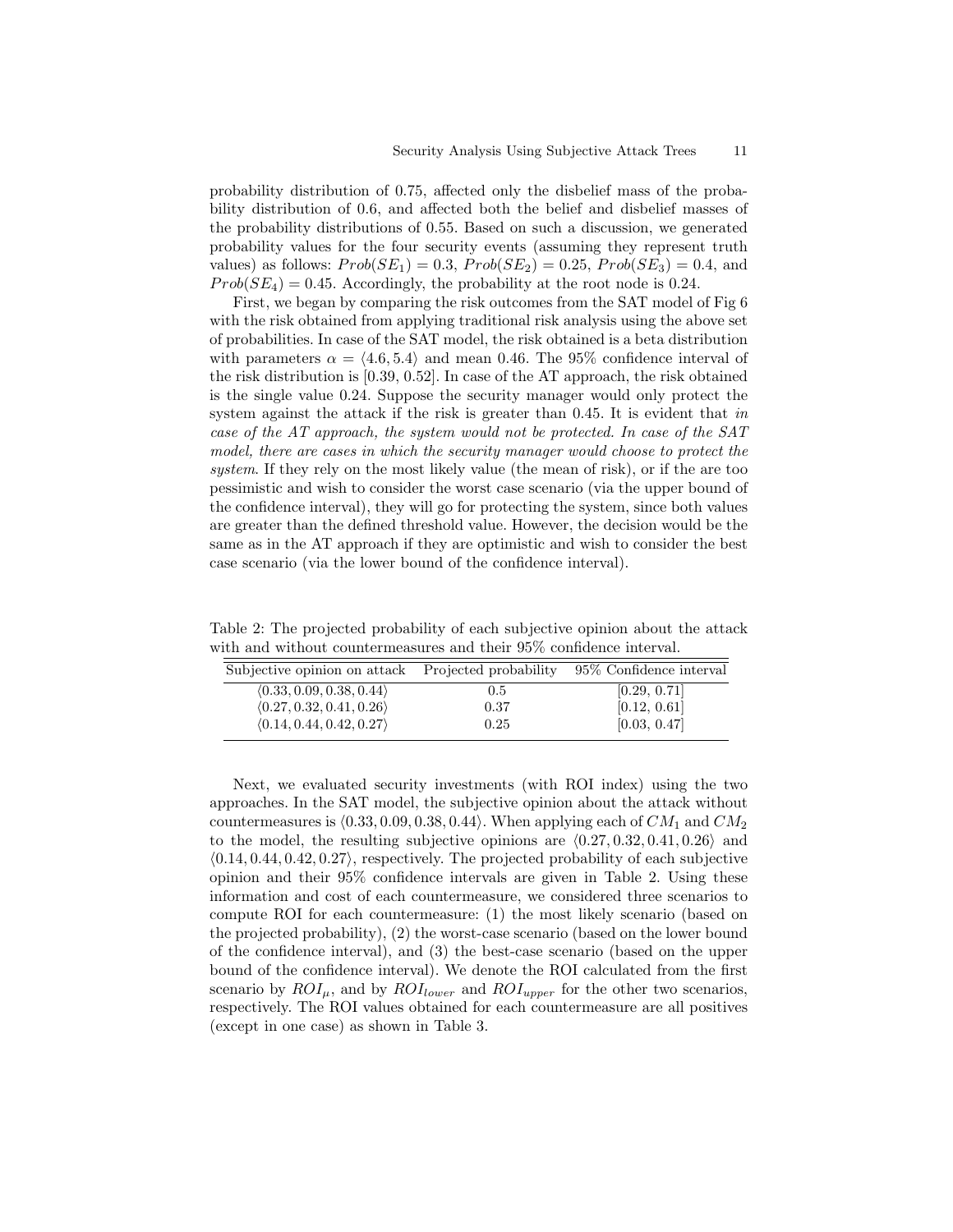Table 3: ROI values for each countermeasure in case of SAT model  $(ROI_{\mu},$  $ROI_{lower}$ , and  $ROI_{upper}$ ) and in case of AT approach  $(ROI_{pro})$ .

| w p p c l      |                              |               |               |               |
|----------------|------------------------------|---------------|---------------|---------------|
| Countermeasure | $\parallel$ ROI <sub>u</sub> | $ROI_{lower}$ | $ROI_{upper}$ | $ ROI_{pro} $ |
| $CM_1$         | 0.3                          | $0.6\,$       |               | $-0.49$       |
| $CM_1$         | 0.25                         | 0.29          | 0.17          | $-0.24$       |
|                |                              |               |               |               |

In case of AT approach, the ROI obtained for each countermeasure, denoted by  $ROI_{pro}$ , is -0.49 for  $CM_1$  and -0.24 for  $CM_2$  (see Table 3). Clearly, none of the countermeasures are profitable, unlike in the SAT model, wherein the two countermeasures are financially justified in the three defined scenarios, except with the worst-case scenario for  $CM_1$ , in which ROI returned a 0 value.

Analysing the above results, our experiments clearly demonstrate the importance of taking uncertainty into account when conducting security analysis using models such as ATs, as doing so can lead to completely different security decisions. In terms of risk analysis, the SAT model offers a more flexible approach to decision-making by allowing to consider different scenarios (e.g., the best and worst-case scenarios), and so allowing security managers to take decisions based on, for instance, their risk attitudes, or the organisation' financial capabilities. In terms of security investments analysis (with ROI index), it seems that taking uncertainty into account results in higher ROI values for countermeasures (in contrast to a 0 uncertainty). This means that the chance to apply a countermeasure in the SAT model is higher, which could be also interpreted as follows: our approach seems to be more inclined to protect systems in case of uncertainty (or lack of knowledge) about security events evaluations.

# 8 Conclusions and Future Work

We extended a previous work on subjective attack trees by allowing for the modelling of countermeasures as well as conducting a comprehensive security and security investment analysis with ROI index. We showed how to calculate risk in SATs, and how to handle uncertainty for decision-making. Finally, we evaluated our approach against traditional attack trees, showing that SATs lead to different outcomes in contrast to ATs, and in terms of security investment, they seem to be more inclined to protect systems in presence of uncertainty about security events evaluations.

As future work, we will extend the analysis by allowing for additional metrics to be considered, such as cost of attack, allowing us to study another financial index, namely return on attack (ROA). With both ROA and ROI, we quantify the nature of the competition between the attacker and the defender. We will study how uncertainty might affect such a competition, and how the best countermeasures can be selected under uncertainty about the two indexes.